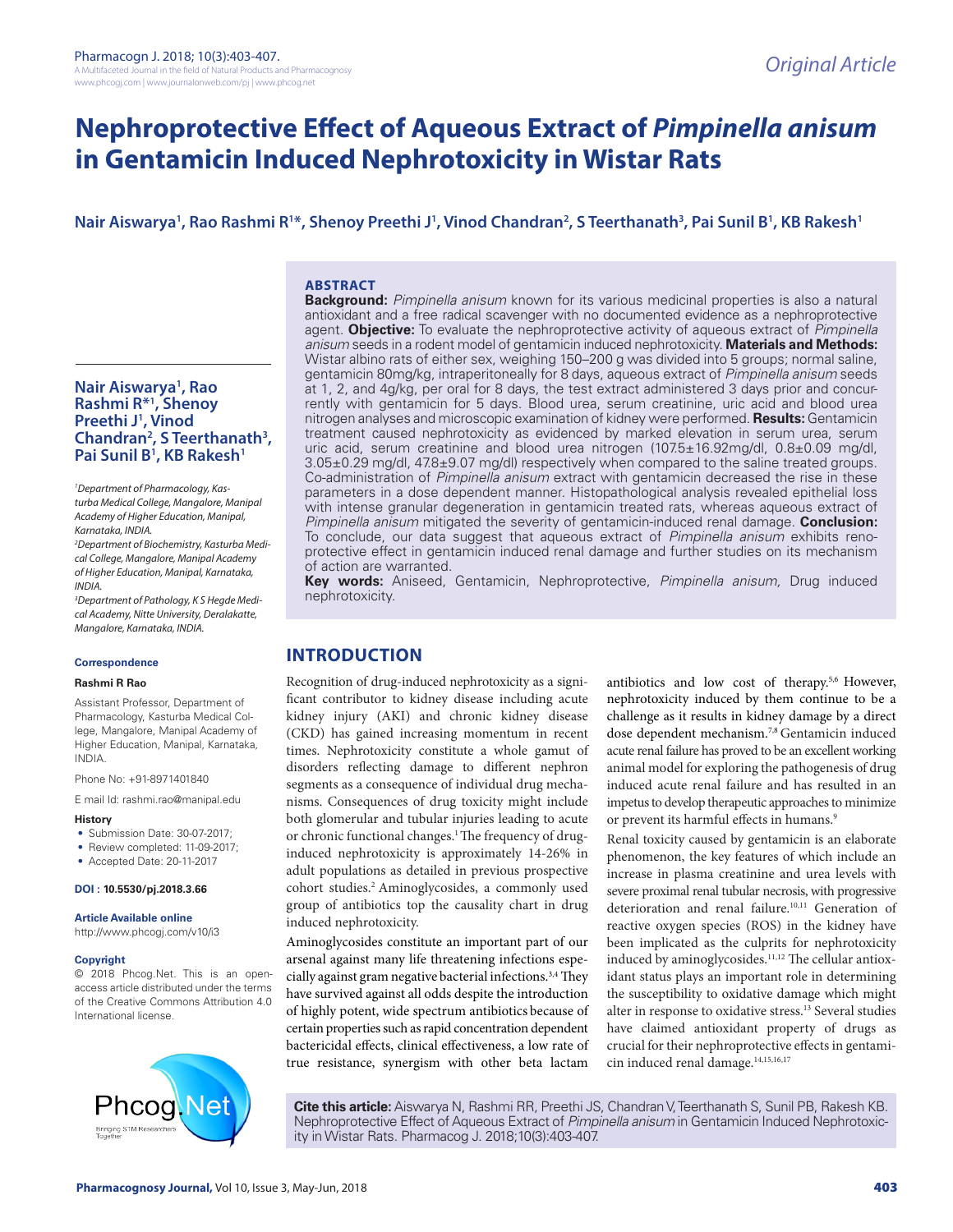*Pimpinella anisum L. (anise, aniseed), a plant* belonging to the umbelliferae family, is an age old medicinal plant.<sup>18</sup> Aniseed, a native of the Eastern Mediterranean region, is grown to a small extent in India as a culinary herb.<sup>19</sup> They are also used as an important raw material for pharmaceutics, perfumery, food and cosmetic industries.<sup>20</sup> It has been reported that essential oil and extracts of *Pimpinella anisum* have a wide range of biological activities.21 In folk medicine, pimpinella species have been used as appetizing, hypnotic, expectorant, hepatoprotective, carminative, aromatic, disinfectant, and galactagogue.18,22 Various other pharmacological properties attributed to this plant include antimicrobial, antifungal, antiviral, antioxidant, muscle relaxant, anticonvulsant, hypoglycemic, hypolipedaemic as well as different effects on gastrointestinal system.<sup>18</sup> In recent years much attention has been devoted to natural antioxidants and their association with health benefits. Plants are a large source of new bioactive molecules with therapeutic potentials.23 Studies have shown that many dietary polyphenolic constituents derived from plants are more effective antioxidants *in vitro* than vitamins E or C, and thus might contribute significantly to the protective effects *in vivo.*24 Aniseed is shown to have great health benefits due to the presence of considerable amounts of phenolic compounds that possess varying degrees of antioxidant activity.25 However literature research revealed that the nephroprotective activity of *Pimpinella anisum* seeds has not been established and its probable role has only been postulated with no positive evidence. Hence with this background we decided to explore the nephroprotective role of *Pimpinella anisum* in a murine model of gentamicin-induced renal damage.

# **MATERIALS AND METHODS**

This study was done as per the guidelines set by the Committee for the Purpose of Control and Supervision of Experiments on Animals. The study was undertaken after obtaining the approval by the Institutional Animal Ethics Committee.

#### *Experimental Animals*

Adult Wistar albino rats of either sex, weighing 150-200g, inbred in the institutional animal house were used for the study. Animals were housed in polypropylene cages in a controlled environmental condition  $(22 \pm 3^{\circ}C,$  $55 \pm 5\%$  humidity and a 12 h light/ dark cycle). The animals were fed with standard rodent diet and water *ad libitum*. They were allowed to acclimatize to these conditions for one week.

## *Drugs*

Gentamicin sulfate injection (Piramal Health Care Ltd) was used to induce renal damage.

## *Plant material and preparation of extracts*

*Pimpinella anisum* seeds were procured from the local market, authenticated by a local botanist and a voucher specimen of the plant (F.5860175) is being maintained in the herbarium of Department of Botany, St Aloysius, College, Mangalore. The seeds were cleaned and dried in shade and powdered by a mechanical grinder. For the aqueous extract, the seed powder (100 g) was added to 1000 mL of hot water, boiled for 15 min and filtered. The filtrate was evaporated to dryness under reduced pressure to afford a viscous residue. The residue was dissolved in normal saline for oral administration.<sup>26</sup>

#### *Experimental procedure*

After acclimatization, the animals were divided randomly into five groups of 6 animals each and placed in separate cages. The test drug, the aqueous extract of *Pimpinella anisum* seeds and gentamicin were administered for a total duration of 8 days. The test drug was started 3 days prior to the commencement of the study. The animals were grouped accordingly as follows: Group one served as control group and received normal saline (1ml/kg intraperitoneal) throughout the course of the experiment. Group two received daily intraperitoneal injections of gentamicin (80 mg/ kg).<sup>14</sup> Group three, four and five received the test drug, aqueous extract of *Pimpinella anisum* orally at 1, 2 and 4g/kg respectively.26 Animals of group three, four and five were administered 80 mg/kg of gentamicin intraperitoneal along with test drug for 8 days.

#### *Sample collection and biochemical assays*

Twenty-four hour after the last injection the rats were anesthetized with ketamine (60 mg/kg) and xylazine (5mg/kg) intraperitoneally <sup>27</sup> and blood samples were collected by cardiac puncture. The serum was rapidly separated and processed for determination of serum creatinine, serum urea, serum uric acid and blood urea nitrogen (BUN) as an indicator of kidney damage, using commercially available kits from Aspen Diagnostics Private Ltd (Liquid stable biochemistry kits). The animals were sacrificed and both kidneys were isolated. The kidneys from all the groups were weighed and processed for histopathological examination.

## *Histopathological examination*

The kidneys fixed in 10% neutral buffered formalin were processed and embedded in paraffin wax and sections were taken using a microtome. Sections (5microns) were then stained with haematoxylin and eosin and examined under light microscope. They were evaluated and assigned scores as follows:<sup>14</sup>

Score  $0 = Normal$ 

Score 1 = Areas of focal granulovacuolar epithelial cell degeneration and granular debris in tubular lumens with or without evidence of tubular epithelial cell desquamation of small foci (<1% of total tubule population)

Score 2 = Tubular epithelial necrosis and desquamation easily seen but involving less than half of cortical tubules

Score 3 = More than half of proximal tubules showing desquamation of necrosis but involved tubules easily found

Score 4 = Complete or almost complete tubular necrosis

#### *Statistical analysis*

Data were expressed as mean ± standard error of mean (SEM). Statistical evaluation was done using SPSS (version 20). Kruskal-Wallis test was performed to find whether or not values of different groups differ significantly. To test intergroup significant difference, Mann-Whitney test was performed. A value of  $p<0.05$  was considered statistically significant.

# **RESULTS**

## *Effect on biochemical parameters*

In the present study, gentamicin (80mg/kg) when injected for eight consecutive days caused marked nephrotoxicity as is evident from Table 1, showing significant ( $p$ < 0.05) increase in serum urea ( $107.5\pm16.92$ mg/dl), serum creatinine (0.8±0.09mg/dl), serum uric acid (3.05±0.29mg/dl) and blood urea nitrogen (47.8±9.07mg/dl) as compared to normal control animals. The test drug, aqueous extract of *Pimpinella anisum* depicted protective effects at doses 1, 2 and 4g/kg body weight by reducing the levels of serum urea, creatinine, uric acid and blood urea nitrogen as compared to gentamicin treated group but not in a dose dependent manner. There was a significant nephroprotective effect at doses 1 and 2g/kg body weight of the test drug as evidenced by a significant decrease in serum urea, creatinine, uric acid and blood urea nitrogen (*p*<0.05) as compared to gentamicin treated group.

#### *Histopathological changes*

The histological changes in the kidney of all the groups were graded and the results are expressed in Table 2. It was noted that the microscopic study of the kidney sections of the rats which were treated with normal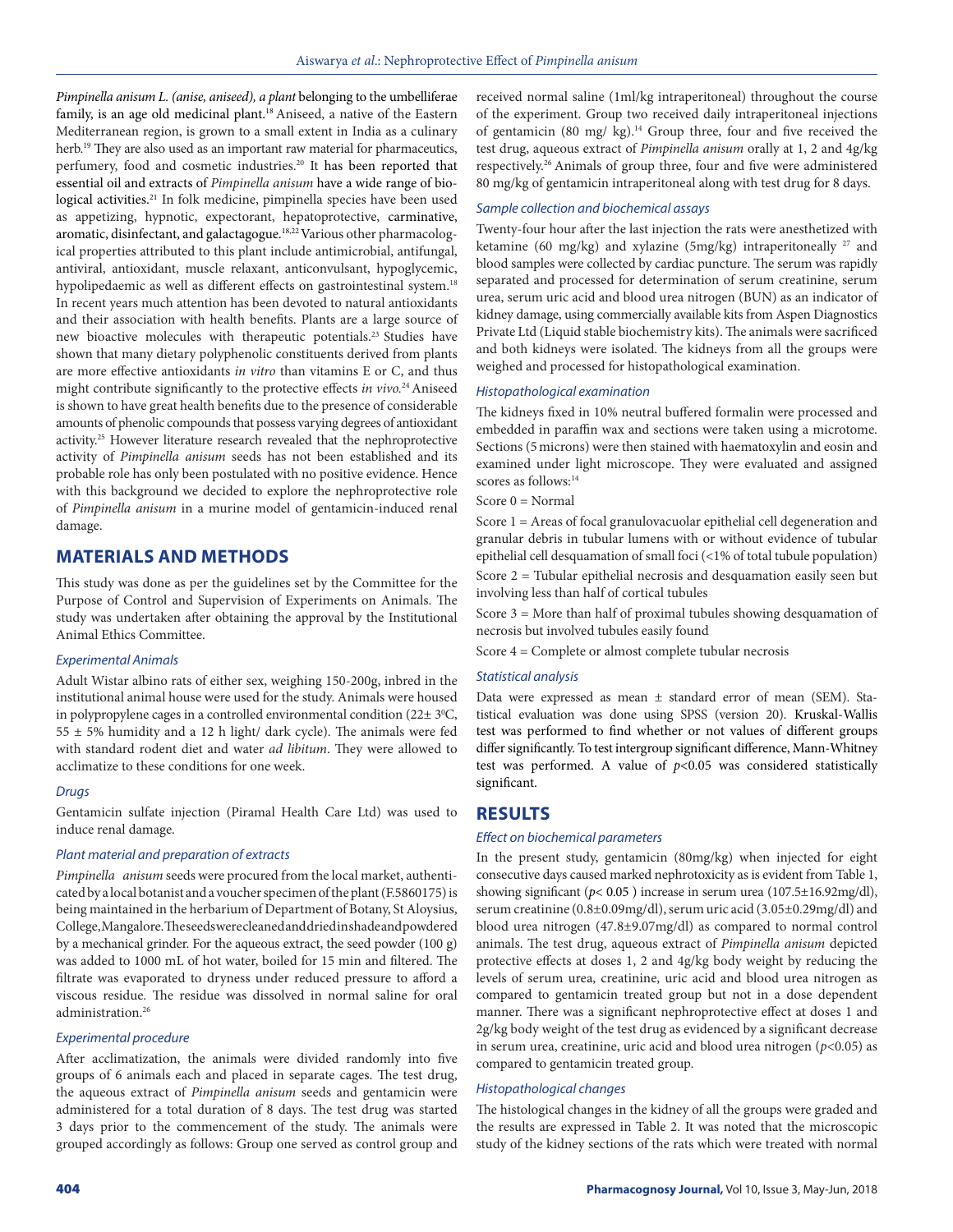|  |  |  | Table 1: Effects of gentamicin and aqueous extract of Pimpinella anisum on serum urea, creatinine, uric acid and blood urea nitrogen (BUN). |
|--|--|--|---------------------------------------------------------------------------------------------------------------------------------------------|
|--|--|--|---------------------------------------------------------------------------------------------------------------------------------------------|

| <b>Group</b> | <b>Treatment</b>                                                   | <b>Parameters</b>   |                    |                   |                  |
|--------------|--------------------------------------------------------------------|---------------------|--------------------|-------------------|------------------|
|              |                                                                    | Urea (mg/dl)        | Creatinine (mg/dl) | Uric acid (mg/dl) | BUN (mg/dl)      |
|              | Normal control (1ml/kg, i.p)                                       | $53.8 + 18.6$       | $0.5 + 0.06$       | $1.7 \pm 0.34$    | $25.09 + 8.69$   |
| 2            | Gentamicin (80mg/kg, i.p)                                          | $107.5 \pm 16.92$ * | $0.8 + 0.09*$      | $3.05+0.29*$      | $47.8 + 9.07*$   |
| 3            | Pimpinella anisum $(1g/kg, oral) + gentamicin (80mg/kg, i.p)$      | $55+8.68**$         | $0.6 + 0.07**$     | $1.96 + 0.15**$   | $25.4 + 3.88$ ** |
| 4            | Pimpinella anisum (2g/kg, oral) + gentamicin (80mg/kg, i.p)        | $29.3 + 2.38**$     | $0.58 + 0.04$ **   | $2.4 \pm 0.61$ ** | $13.4+1.04**$    |
| 5            | <i>Pimpinella anisum</i> (4g/kg, oral) + gentamicin (80mg/kg, i.p) | $93.16 \pm 21.5$    | $0.7+0.07$         | $2.6 + 0.24$      | $43.5+9.78$      |

Values are expressed as mean ± SEM.

\*p < 0.05 when compared to normal control group.

\*\*p < 0.05 when compared to gentamicin treated group.

| Table 2: Semi quantitative comparison and scores of the histopathological renal damage of rats of different treatment groups. |  |
|-------------------------------------------------------------------------------------------------------------------------------|--|
|                                                                                                                               |  |

| <b>Histopathological feature</b> | <b>Normal</b><br>control | <b>Gentamicin</b>        | Pimpinella               | Pimpinella     | Pimpinella               |
|----------------------------------|--------------------------|--------------------------|--------------------------|----------------|--------------------------|
|                                  |                          |                          | anisum (1g/kg)           | anisum (2g/kg) | anisum (4g/kg)           |
| Glomerular infiltration          | $\overline{\phantom{a}}$ | $+++$                    | $++$                     | $^{+}$         | $\overline{\phantom{a}}$ |
| Interstitial congestion          |                          | $+++$                    | $++$                     | $++$           |                          |
| Interstitial infiltration        |                          | $+++$                    | $++$                     | $^{+}$         | Sparse, scattered        |
| Tubular regeneration             | $\overline{\phantom{a}}$ | $\overline{\phantom{a}}$ | $\overline{\phantom{a}}$ | -              | $+++$                    |
| Average score                    | $\Omega$                 | 3                        |                          | 1.7            | 0.6                      |

saline appeared histologically normal with the score of 0. The kidney sections of the gentamicin treated group showed extensive tubular necrosis involving most of the renal cortex with an average score of 3. The observed changes included dilated tubules with denuded epithelium, intracytoplasmic vacuolation, blebs, interstitial and glomerular congestion, stromal inflammation and granular casts as depicted in Figure 1. The histomorphology of the kidney sections in rats treated with aqueous extract of *Pimpinella anisum* at doses 1 and 2 g/kg showed moderate tubular epithelial degeneration with dilated tubules and luminal granular necrotic casts with an average score of 2 and 1.7 respectively, as depicted in Figure 2. The dose at 4g/kg of *Pimpinella anisum* showed significant histological changes with presence of regenerating tubules illustrating protection against the gentamicin induced damage with an average score of 0.6, as in Figure 3.

## **DISCUSSION**

Drug-induced nephrotoxicity is increasingly recognized as a harbinger to kidney disease including acute kidney injury and chronic kidney disease. The renal toxicity of aminoglycosides, especially gentamicin



**Figure 1:** Photomicrograph of kidney sections of gentamicin treated group: showing extensive necrosis (red arrow), glomerular congestion (black arrow), interstitial congestion and inflammatory cell infiltration (40 X, H &E).



**Figure 2:** Photomicrograph of kidney sections treated with aqueous extract of *Pimpinella anisum* at doses 1 and 2 g/kg: showing granular casts (black arrow) and degenerated tubular epithelium (40X, H &E).



**Figure 3:** Photomicrograph of kidney sections treated with aqueous extract of *Pimpinella anisum* at dose 4g/kg: showing dilated tubules with flattened epithelium in the regenerative phase after tubular injury (black arrow), shedding of necrotic cells (40X, H &E).

is now a well-established fact.<sup>4</sup> Agents ameliorating aminoglycoside nephrotoxicity would offer a distinct clinical advantage in therapeutics employing gentamicin. In view of this the present study was aimed to evaluate the nephroprotective action of the aqueous extract of *Pimpinella anisum* in gentamicin induced acute renal failure in a murine model.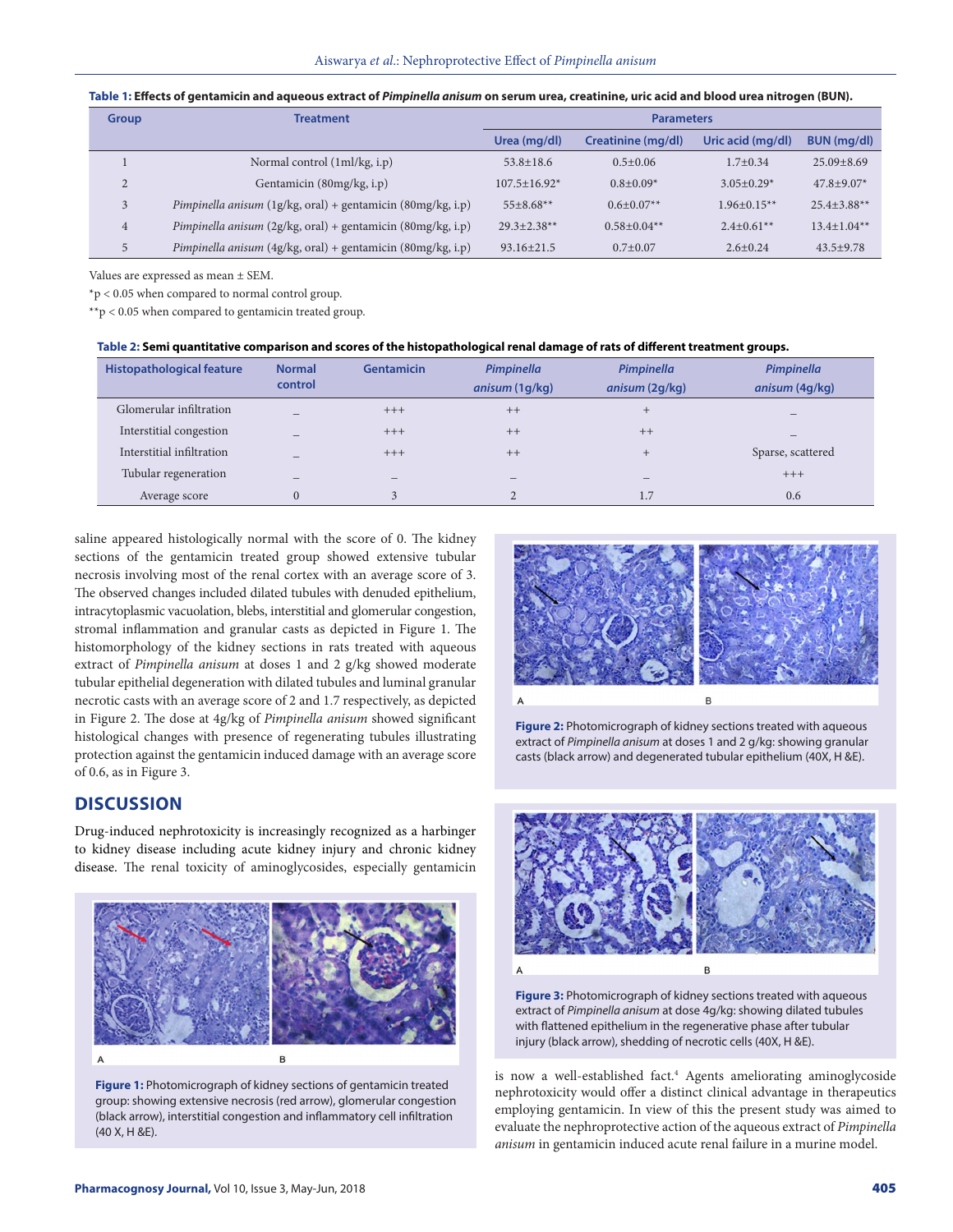Results of this study confirmed that gentamicin at a dose of 80mg/kg produces significant nephrotoxicity as evidenced by histological changes of the kidneys that include tubular necrosis, dilatation of tubules, degeneration of tubular epithelial cells with casts in the tubular lumen, cell infiltration in interstitium, marked congestion of the glomeruli and extensive necrosis with alteration of corresponding biochemical parameters as shown by increase in serum urea, creatinine, uric acid, blood urea nitrogen. The present histological and biochemical findings in gentamicin treated group correlate with previous reports.<sup>11-17</sup>

Pretreatment with aqueous extract of *Pimpinella anisum* provided marked nephroprotection against gentamicin induced renal damage in rats as evidenced by significant reduction in biochemical parameters. This is supported by histopathological evaluation; concurrent administration of *Pimpinella anisum* appeared to mitigate the severity of the gentamicin-induced renal necrosis, resulting in the preservation of the tubular histology by significantly reducing the scores of histopathological damages compared to gentamicin treated group. The signs of regeneration of tubules were also seen, which was prominent at highest dose. Restoration of the structure of glomerulus and renal tubules in *Pimpinella anisum* pretreated group provides a direct evidence for nephroprotective activity of this extract.

Recent studies have demonstrated an accumulating body of evidence to support the pre-concept of participation of reactive oxygen metabolites including free radicals in renal tissue injury. A clear relationship between oxidative stress and nephrotoxicity has been hypothesized and proved in many experimental animal models.28,29 Gentamicin enhances the generation of hydrogen peroxide and oxygen free radicals. Reactive oxygen species (ROS) may produce cellular injury and necrosis via, several mechanisms including peroxidation of membrane lipids, protein denaturation and DNA damage.<sup>28</sup> It has also been considered that gentamicin alters the basolateral membrane and mitochondria enhancing production of free radicals and lipid peroxidation of renal cortex.<sup>30</sup> Gentamicin is wellknown to reduce the activities of catalase, glutathione peroxidase and the levels of reduced glutathione. Consumption of foods rich in polyphenolic compounds which delay or prevent the oxidation of cellular oxidizable substrates by direct radical scavenging action or indirect antioxidant action, such as inhibition of ROS producing enzymes (xanthine oxidase, lipoxygenase etc.) provides a logical strategy to minimize these health risks and balance these ROS.<sup>31</sup> Moreover, this has been adequately tried and tested in previous studies which have shown considerable renoprotection by pretreating rats with hydroxyl radical scavengers.<sup>13</sup>

Several experimental studies have shown antioxidant potential of *Pimpinella anisum*. 19,31,32 Phytochemical screening of aniseed has revealed polyphenolic compounds like flavonoids, tannins, and phenolic acids as major components. These are very vital for the free-radical scavenging and antioxidant activities of plants as they act as hydrogen donors and thus neutralize the free-radicals<sup>32</sup> as assessed by DPPH and ABTS radical scavenging activity assays. This radical scavenging potential of aniseed extract can also be supported by significantly decreased lipid peroxidation in the *in vitro* models.19 Moreover, its antioxidant activity has also been partially held responsible for its preventive and therapeutic effects on acute hepatic injury in rats.33

Because of the above properties aniseed can protect biomolecules like proteins, nucleic acids, poly unsaturated fatty acids in membranes and prevent most of the biological molecules from oxidation, thus decreasing the rate of the lipid peroxidation.<sup>19</sup> Further studies are required to explore and associate the antioxidant effect to nephroprotection afforded by *Pimpinella anisum* which might help better characterize its mechanism in attenuating gentamicin induced renal damage.

# **CONCLUSION**

To conclude, this study provides scientific evidence of the nephroprotective effects of orally administered aqueous extract of *Pimpinella anisum* in gentamicin induced renal damage.

# **ACKNOWLEDGEMENT**

The authors acknowledge with gratitude the funds received for the project from the ICMR as Short Term Student (STS) grant. The authors also acknowledge the assistance of Dr K V Nagalakshamma, Head of the Department of Botany, St Aloysius College, in authentication of the plant seeds.

# **CONFLICT OF INTEREST**

The authors declare no conflict of interest.

# **SUMMARY**

The present study provides evidence that pre-treatment and co-administration of *Pimpinella anisum* along with gentamicin prevents both functional and histological renal changes induced by gentamicin in rats.

## **REFERENCES**

- 1. Awdishu L, Mehta RL. The 6R's of drug induced nephrotoxicity. BMC Nephrology. 2017;18(1):124.
- 2. Hoste EA, Bagshaw SM, Bellomo R, Cely CM, Colman R, Cruz DN, *et al*. Epidemiology of acute kidney injury in critically ill patients: the multinational AKI-EPI study. Intensive Care Med. 2015;41(8):1411-23.
- 3. Swain RA, Kaplan-Machlis B. Therapeutic uses of vitamin E in prevention of atherosclerosis. Altern Med Rev. 1999;4(6):414-23.
- 4. Mingeot-Leclercq MP, Tulkens PM. *Aminoglycoside Neprotoxicity*. Antimicrob Agents Chemother. 1999;43(5):1003-12.
- 5. Begg EJ, Barclay ML. Aminoglycosides-50 years. Br J Clin Pharmacology. 1995;39(6):597-603.
- 6. Edson RS, Terrel CL. The Aminoglycosides. Mayo Clin Proc. 1999;74(5):519-28.
- 7. Khoory BJ, Fanos V, Dall AA, Cataldi L. Aminoglycosides, risk factors and neonatal kidney. Pediatr Med Chir. 1996;18(5):495-9.
- 8. Rougier F, Claude D, Maurin M, Maire P. *Aminoglycoside Nephrotoxicity*. Curr Drug Targets Infect Disord. 2004;4(2):153-62.
- 9. Murakami H, Yayama K, Chao J, Chao L. Atrial natriuretic peptide gene delivery attenuates gentamycin-induced nephrotoxicity in rats. Nephrol Dial Transplant.1999;14(6):1376-84.
- 10. Cuzzocrea S, Mazzon E, Dugo L, Serraino I, Di-Paola R, Britti D, *et al*. A role for superoxide in gentamicin-mediated nephropathy in rats. Eur J Pharmacology. 2002;450(1):67-76.
- 11. Al-Majed A, Mostafa AM, Al-Rikabi AC, Al-Shabanah O. Protective effects of oral Arabic gum administration on gentamicin nephrotoxicity in rats. Pharmacology Res. 2002;46(5):445-51.
- 12. Reiter RJ, Tan D, Sainz RM, Mayo JC, Lopez-Burillo S. Melatonin: reducing the toxicity and increasing the efficacy of drugs. J Pharm Pharmacology. 2002; 54(10):1299-321.
- 13. Halliwell B, Gutteridge JMC. Free radicals in biology and medicine. Oxford: Clarendon Press; 1999.
- 14. Kumar KV, Naidu MUR, Shifow AA, Ratnakar KS. Probucol protects against gentamicin-induced nephrotoxicity in rats. Indian J Pharmacol. 2000;32(2):108-113.
- 15. Abdel-Raheem IT, Abdhal-Ghany AA, Mohamed GA. Protective effects of Quercetin against gentamicin-induced nephrotoxicity in rats. Biol. Pharm. Bull. 2009;32(1):61-7.
- 16. Yaman I, Balikci E. Protective effects of nigella sativa against gentamicininduced nephrotoxicity in rats. Experimental and Toxicologic Pathology. 2010;62(2):183-90.
- 17. Harlalka GV, Patil CR, Patil MR. Protective effects of Kalanchoe *pinnata pers*. (*Crassulaceae*) on gentamicin-induced nephrotoxicity in rats. Indian J Pharmacol. 2007;39(4):201-5.
- 18. Saini N, Singh GK, Nagori BP. Spasmolytic potential of some medicinal plants belonging to family *umbelliferae*: A Review. Int. J. Res. Ayurveda Pharm. 2014;5(1):74-83.
- 19. Shobha RI, Andallu B. Radical scavenging and antiperoxidative efficacy of aniseeds (*Pimpinella anisum* L.): identification of phytoceuticals. Pharmaceutical and biological evaluations. 2015;2(5):197-203.